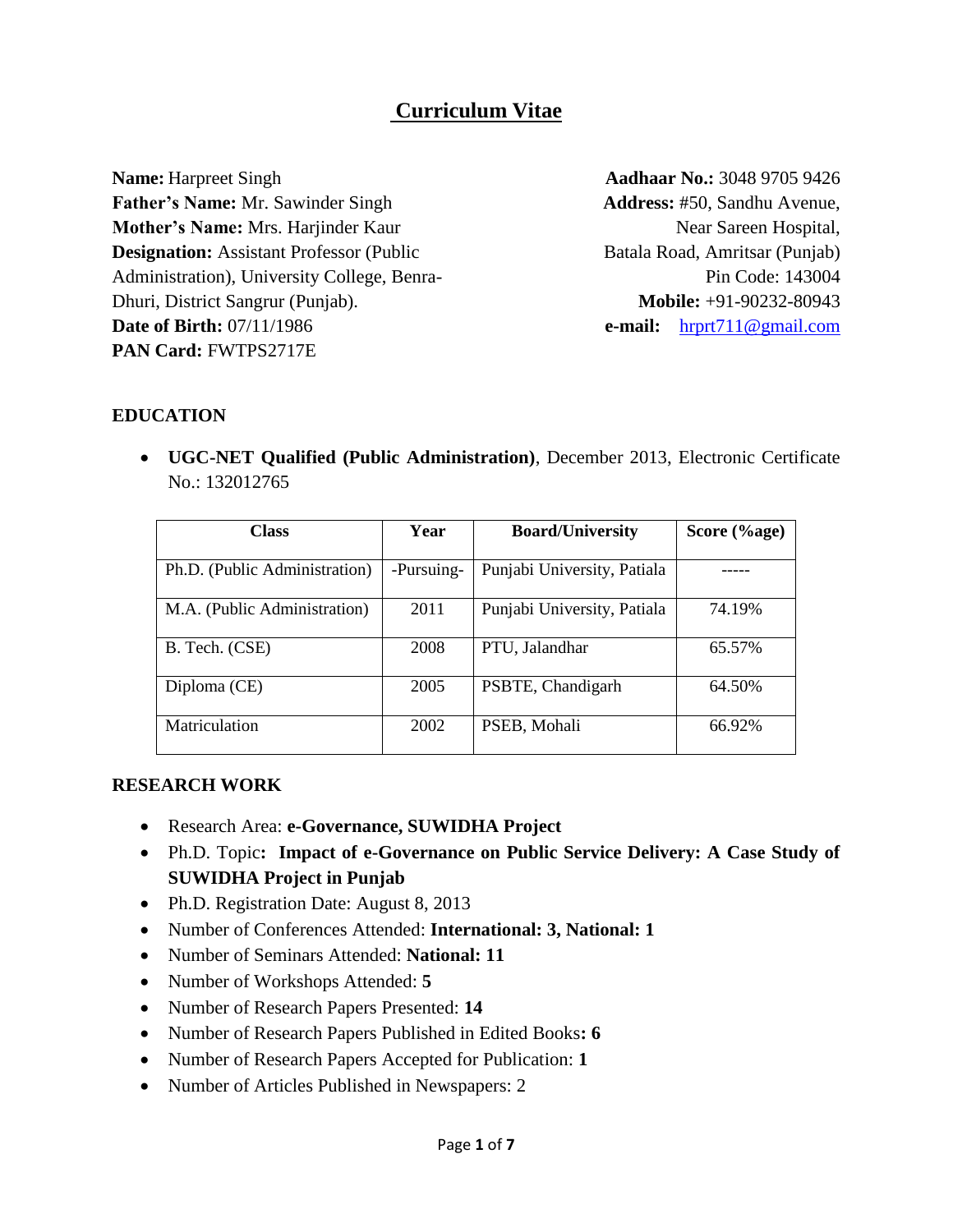## **PROFESSIONAL ASSOCIATIONS**

**Member,** Indian Public Administration Association

## **TEACHING EXPERIENCE**

Under-Graduate Classes as Guest Faculty at School of Social Sciences, Punjabi University Patiala dated 19/08/2014 to 30/10/2014 (2 months 12 days)

Post-Graduate Classes as Guest Faculty at Department of Public Administration, Punjabi University, Patiala dated 16/10/2014 to 30/10/2014 (15 days)

Under-Graduate Classes in capacity of Assistant Professor in Public Administration (Contract based) at University College Dhilwan, Barnala dated 30/10/2014-20/07/2016 (1 year, 8 months, 21 days)

Under-Graduate Classes in capacity of Assistant Professor in Public Administration (Contract based) at University College Benra-Dhuri, Sangrur dated 21/07/2016-till date

#### **SEMINARS/CONFERENCES ATTENDED & PAPERS PRESENTED**

- **"e-Governance as a Tool of Good Governance in India: A Case Study of SUWIDHA Kendra Jalandhar (Punjab)"** a Research Paper presented at **International Conference on** *'Good Governance:Initiatives, Challenges & Prospects'* conducted by Department of Public Administration, Punjabi University Patiala (Punjab) on November 13, 2017.
- **"Challenges & Prospects of e-Governance in Punjab: A Case Study of Tarn Taran District"** a Research Paper presented at **ICSSR sponsored One-day National Seminar on** *'E-Governance in India: Practices and Defiances'* conducted by Department of Public Administration, National College for Women, Machhiwara, Ludhiana (Punjab) on March 09, 2017.
- **"e-Governance & Decentralization of Service Delivery: A Case Study of SUWIDHA Project in Punjab"** a Research Paper presented at **ICSSR sponsored Two-day National Seminar on** *'Citizen-Centric Governance and Administration: Issues and Challenges'* conducted by Department of Public Administration, Maharshi Dayanand University, Rohtak (Haryana) on November 10 &11, 2016.
- **"Role of e-Governance Practices in Generating Trust and Satisfaction among Citizens: A Case Study of SUWIDHA Kendra Jalandhar (Punjab)"** a Research Paper presented at **Two-day National Seminar on** *'Innovations in Governance: Multidisciplinary Perspectives'* conducted by University School of Open Learning, Panjab University, Chandigarh on March 30 &31, 2016.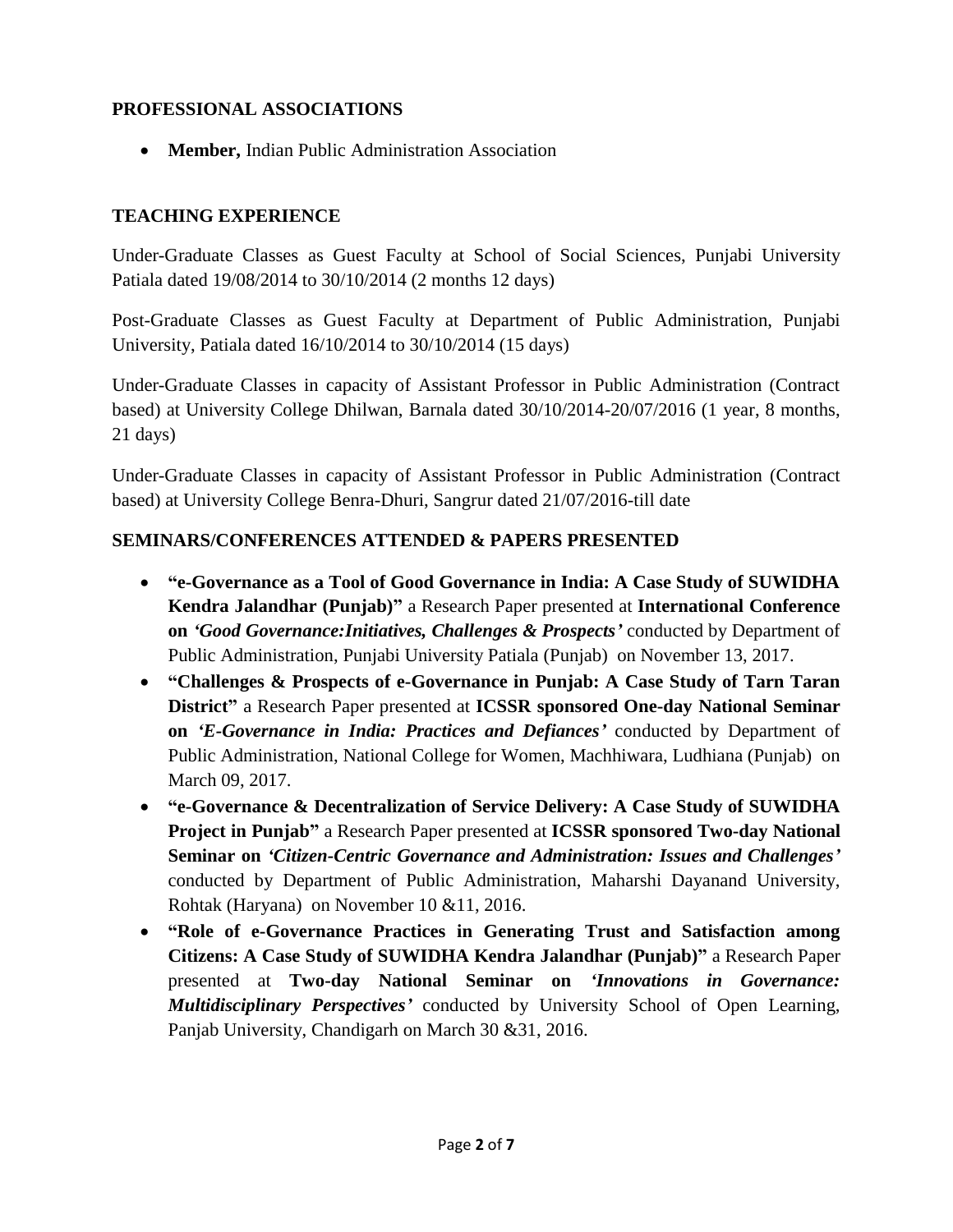- **"Impact of e-Governance Practices on Citizen Satisfaction Level: A Case Study of SUWIDHA Kendra Amritsar (Punjab)"** a Research Paper presented at a **National Seminar on** *'Recent Trends in Public Administration'* conducted by Department of Public Administration, Chaudhry Devi Lal University, Sirsa (Haryana) on March 17, 2016.
- **"Perceptions of College Students Regarding the Menace of Eve-Teasing in Rural Punjab"** a Research Paper presented at **Two-Day National Seminar on** *'Women Safety & Security: Issues & Challenges'* hosted by Centre for Women's Studies & Development, Himachal Pradesh University, Shimla on March 4 & 5, 2015.
- **"Role of e-Governance in Advancing Sustainable Development"** a Research Paper presented at **Two-Day National Seminar on** *'Education for Sustainable Development'* conducted by Department of Education, Punjabi University Regional Centre, Bathinda (Punjab) on February 13 & 14, 2015.
- **"Ethics in Public Administration of India: Some Fundamental Issues"** a joint Research Paper presented at **Indian Public Administration Association Conference – 2014** on *'Emerging Issues in Public Administration & Rural Development'* held at Haryana Institute of Rural Development (HIRD), Nilokheri, Karnal (Haryana) on December 20 & 21, 2014.
- **"Integrating Ethics with Governance: Lessons from Swami Vivekananda",** a Research Paper presented at a **National Seminar on '***Ethics in Governance***'** conducted by Department of Public Administration, Punjabi University, Patiala (Punjab) on November 13, 2014.
- Participated in the **Three-days International Conference on** *"Rejuvenation of Punjab Economy"* organized by Centre for Development Economics and Innovation Studies (CDIES), Planning Commission Chair, Department of Economics, Punjabi University, Patiala and University, Patiala and University of California, Santa Cruz, USA at Punjabi University Patiala on March 21-23, 2014.
- **"Emerging Thinking on Decentralization with Special Reference to Kejriwal's Book**  *Swaraj***"** a Research Paper presented at the **National Seminar on** *"Emerging Issues in Indian Administration"*, conducted by Department of Public Administration, Kurukshetra University, Kurukshetra (Haryana) on February 24-25, 2014.
- **"The Problem of Eve-teasing: A Case Study of University Boys and Girls"** a Research Paper presented at a **National Seminar on** *"A World in Transition: New Challenges for Women Empowerment"*, conducted by Rajiv Gandhi National University of Law, Patiala (Punjab) on February 22, 2014.
- **"Administrative Culture: Impact of e-Governance as an Ecological Factor"** a Research Paper presented at a **National Seminar on** *"Administrative Culture in India: Trends and Threats"*, conducted by Department of Public Administration, Mohanlal Sukhadia University, Udaipur (Rajasthan) on October 25 & 26, 2013.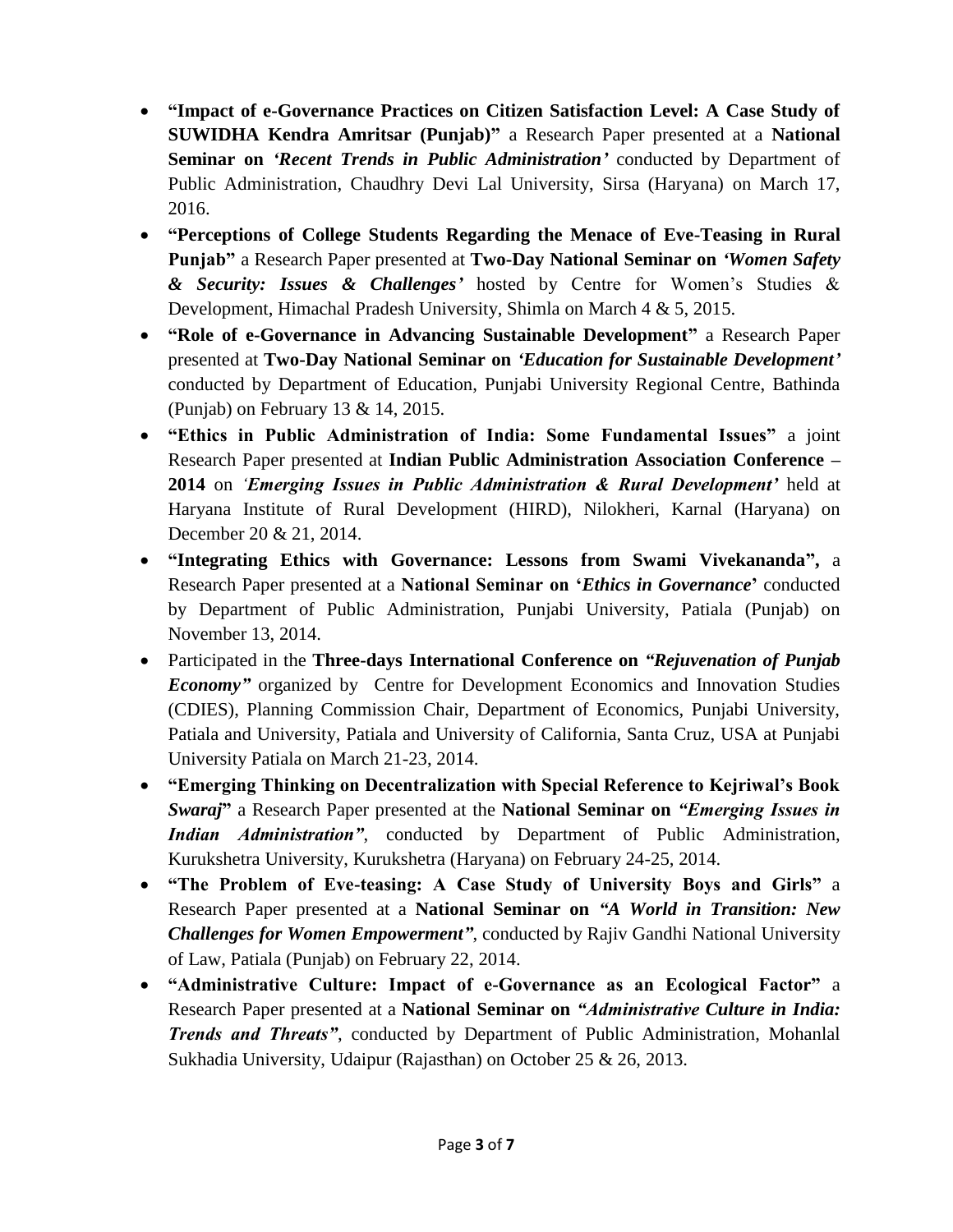- **"Workplace Spirituality: A Case Study of University and College Teachers"** a Research Paper presented at AICTE sponsored **7 th International Conference on**  *"Spiritualism in Education"* conducted by Desh Bhagat University, Mandi Gobindgarh (Punjab) on September 27 & 28 2013.
- **"A Case Study of SUWIDHA Kendra, Patiala:** *Suwidha/Asuwidha--***What a** *Duwidha***"** Research Paper presented at a **National Seminar on '***Administrative Reforms in Punjab***'** conducted by Department of Public Administration, Punjabi University, Patiala (Punjab) on March 21, 2013.

## **WORKSHOPS/ORIENTATION PROGRAMMES ATTENDED**

- Participated in the UNFPA sponsored Two-Days Workshop cum Training Program on **"Census Data Dissemination"** organized by the Directorate of Census Operations, Punjab in collaboration with Department of Centre for Census Studies and Research (CCSR), Punjabi University, Patiala (Punjab) on December 17 & 18, 2013
- Participated in the Five-day **"Orientation Programme for Translators"** under National Translation Mission organized by Central Institute of Indian Languages, Mysore (Karnataka) at Centre for Diaspora Studies, Punjabi University, Patiala (Punjab) from February 12 to 16, 2013.
- Attended Two-week training program on **"Quantitative and Qualitative Methods & Techniques in Social Science Research"** conducted by ICSSR (N-W Regional Centre), P.U. Chandigarh from November 26 to December 8, 2012.
- Participated in the One-day workshop on **"How to face an Interview Board"** organized by Department of Public Administration, Punjabi University, Patiala (Punjab) on October 21, 2010.
- Participated in the One-day workshop on **"Ensuring Success in the Competitive Examinations with Public Administration as an Option"** organized by Department of Public Administration, Punjabi University, Patiala (Punjab) on September 8, 2010.

## **PUBLICATIONS**

## **In Edited Books**

- **"Thrust Area: Gender Issues in Society Problem Of Eve Teasing In A University: Social Dynamics and Perceptions",** a joint Research Paper published in an edited book named *"Dimension of Gender Inequality in Society"*, edited by Mamta Mokta, Shree Ram Law House, Chandigarh. ISBN: 978-93-85618-36-9, 2017.
- **"Integrating Ethics with Governance: Lessons from Swami Vivekananda",** a Research Paper published in an edited book named *"Ethical Facets of Governance"*, edited by Renu Kapila, Regal Publications, New Delhi. ISBN: 978-81-8484-600-3, 2016.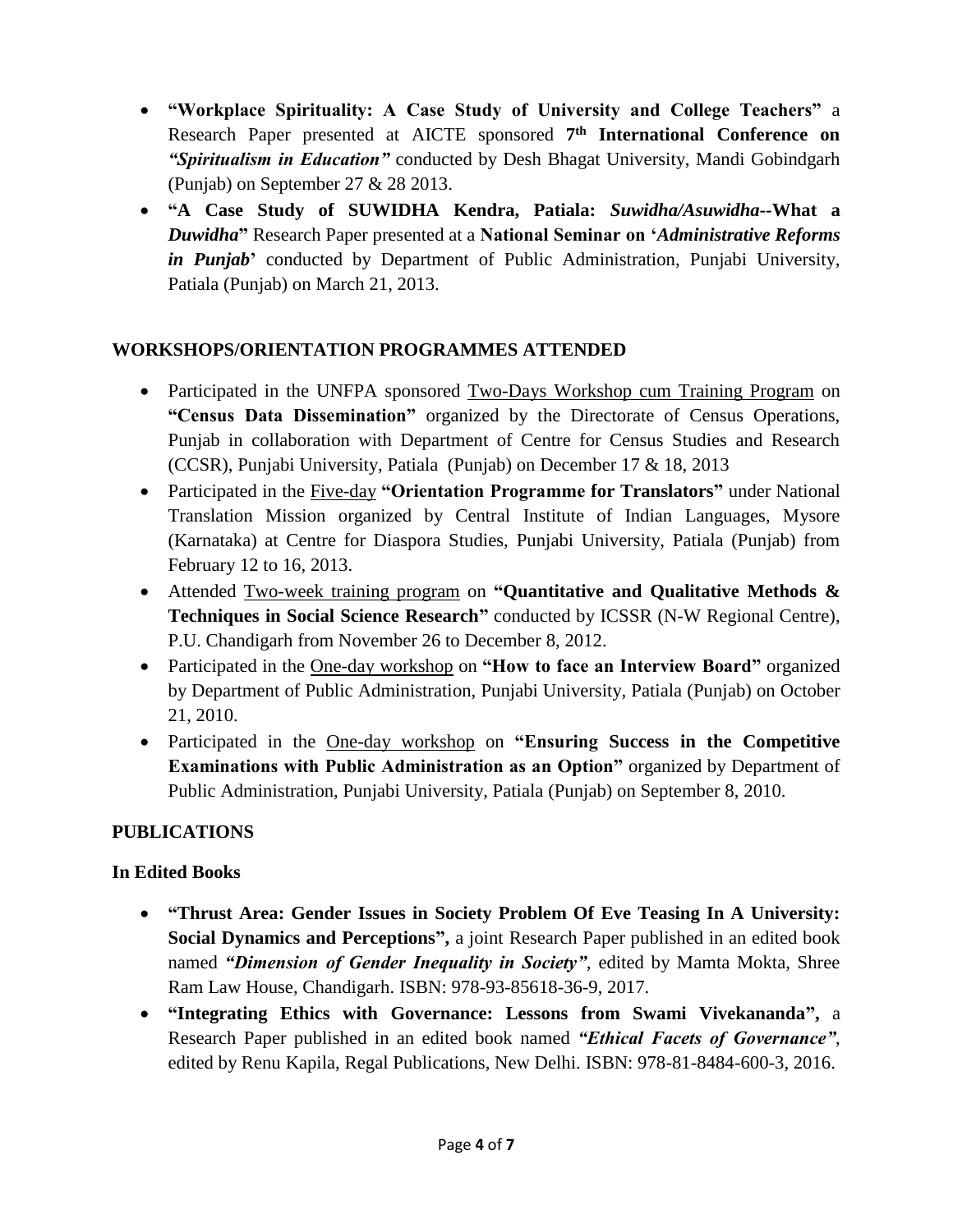- **"Perceptions of College Students Regarding the Menance of Eve-Teasing in Rural Punjab",** a joint Research Paper published in the proceedings of National Seminar named *"Women Safety and Security: Issues and Challenges"*, edited by Mamta Mokta, Mohindra Publishing House, Chandigarh. ISBN: 978-93-82068-55-6, 2015.
- **"A Case Study of SUWIDHA Kendra, Patiala:** *Suwidha, Asuwidha* **and What a** *Duwidha***",** a Research Paper published in an edited book named *"Administrative Reforms: Milestones and Challenges"*, edited by Renu Kapila, Regal Publications, New Delhi. ISBN: 978-81-8484-463-4, 2015.
- **"Administrative Culture: Impact of e-Governance as an Ecological Factor"** a joint Research Paper published in an edited book named *"Administrative Work Culture in India"*, edited by S K Kataria and Saurabh Kataria, National Publishing House, Jaipur. ISBN: 978-81-8018-142-9, 2014.
- **"Workplace Spirituality: A Case Study of University and College Teachers",** a joint Research Paper published in an edited book named *"Spiritualism in Education"*, Desh Bhagat University, Mandi Gobindgarh (Punjab), ISBN: 978-93-83223-00-8, 2013.

## **In Newspapers**

- *"Digital India: Daave, Chounitya'n atey Zimmevaariya'n",* **(Digital India: Claims, Challenges and Responsibilities)** an article in Punjabi on e-Governance initiatives of Government of India, published on the editorial page of *Punjabi Tribune* dated July 07, 2015. { http://epaper.dainiktribuneonline.com/c/14442946 }
- *"Jannat da Lok-Raj Khatre 'ch",* **(Endangerd Democracy of Paradise)** an article in Punjabi on Panchayat System of Jammu & Kashmir published on the editorial page of *Punjabi Tribune* dated November 29, 2012. { http://epaper.dainiktribuneonline.com/71409/Punjabi-Tribune/PT\_29\_November\_2012#page/6/2 }

#### **PUBLICATION EFFORTS**

- **"Challenges & Prospects of e-Governance in Punjab: A Case Study of Tarn Taran District**" a Research Paper accepted for publication in an upcoming edited book with an ISBN.
- **"The Problem of Eve-teasing: A Case Study of University Boys and Girls"** a joint Research Paper Communicated for publication to *Social Change,* a Quarterly Journal Published by Council for Social Development with ISSN 0049-0857.

#### **PROFICIENCY IN LANGUAGES**

- $\bullet$  Punjabi (Native)
- Hindi (Fluent)
- English (Excellent)
- Urdu (Fair)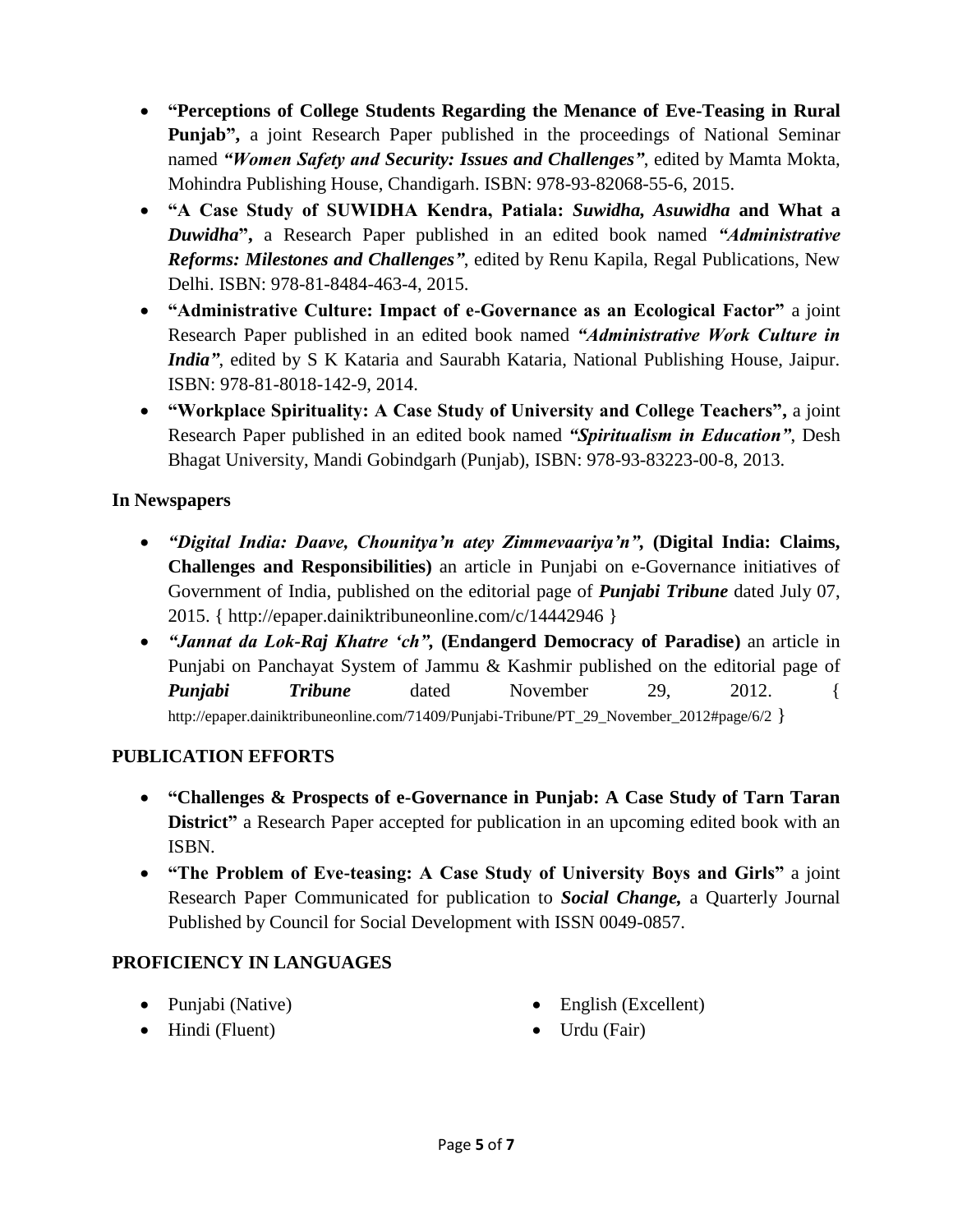#### **COMPUTER SKILLS**

- Operating System : Windows
- Application Packages: MS Office, Adobe Photoshop, Picasa, Sound Forge and other Multimedia Software.

## **EXTRA CURRICULAR ACTIVITIES**

- **Participated and secured positions** in **Youth Festivals** in the Debate at University level.
- **Anchoring/Compeering** in various stage events held in College and University.
- **Hosted and anchored** various technical and cultural festivals conducted by Universities.
- **Stood 1<sup>st</sup>** in the events of Waar-Singing, Choreography, Skit, and One Act Play at University level.

#### **POSITIONS OF RESPONSIBILITY**

- **Observer,** at LBS College, Barnala (Punjab) during the PSTET (2015) Conducted by Punjab School Education Board, SAS Nagar (Punjab)
- Convener, Election Literacy Club of University College Benra-Dhuri, (2017-18)
- **Incharge,** Music Activities of University College Dhilwan, Barnala for the preparation of Youth Festival conducted by Punjabi University, Patiala (2015)
- **Incharge,** Music Room, University College Dhilwan, Barnala (2015-2016)
- **Coordinator**, Career Guidance Cell, University College Dhilwan, Barnala (2015-2016)
- **Convenor,** Admission Committee, University College Dhilwan, Barnala (Session 2016- 17)
- **Organizer,** Career Counselling Camp at University College Dhilwan, Barnala on June 06, 2015
- **Deputy Superintendent,** Punjabi University Examination Centre, University College Dhilwan, Barnala (May 2016)
- **Deputy Superintendent,** Punjabi University Examination Centre, University College Dhilwan, Barnala (December 2015)
- **Deputy Superintendent,** Punjabi University Examination Centre, University College Dhilwan, Barnala (May 2015)
- **Deputy Superintendent,** Punjabi University Examination Centre, University College Dhilwan, Barnala (December 2014)
- **Member** of Refreshment Committee during Athletic Meet of University College Dhilwan, Barnala (2015)